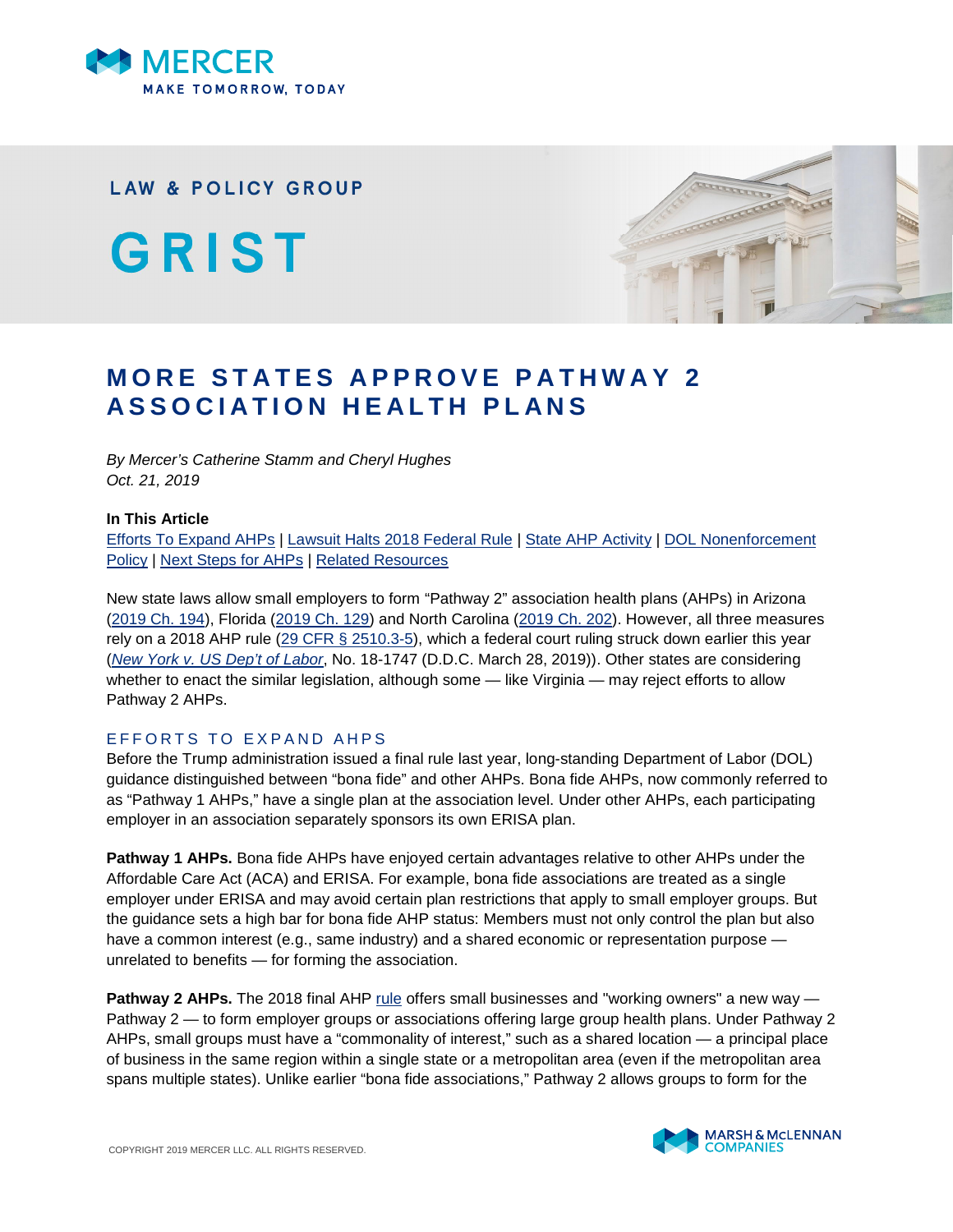#### Page 2 LAW & POLICY GROUP | GRIST **MORE STATES APPROVE PATHWAY 2 ASSOCIATION HEALTH PLANS**

express purpose of purchasing health insurance. In addition, working owners with no common-law employees may participate in AHPs under some circumstances.

### <span id="page-1-0"></span>LAWSUIT HALTS 2018 FEDERAL RULE

In March, a federal district court struck down several aspects of the 2018 rule, finding they unreasonably expanded ERISA's definition of "employer" (*[New York v. US Dep't of Labor](https://ecf.dcd.uscourts.gov/cgi-bin/show_public_doc?2018cv1747-79)*, No. 18-1747 (D.D.C. March 28, 2019)). The decision sets aside the revised rule — including the commonality of interest based on location and working owners' participation — pending appeal. The US Court of Appeals for the District of Columbia will hear arguments in the case next month.

While the future of Pathway 2 AHPs under federal law is uncertain, Pathway 1 AHPs developed under prior guidance — primarily DOL advisory opinions and earlier court rulings — aren't affected by the decision. This brief table outlines what types of AHPs are allowed or prohibited in the wake of the court's ruling:

| <b>PROHIBITED AHPS</b>                         | <b>ALLOWED AHPS</b>                                                                        |
|------------------------------------------------|--------------------------------------------------------------------------------------------|
| AHPs whose member employers share only the     | Bona fide AHPs whose member employers have a                                               |
| same geographic location (such as a state or   | common interest and genuine organizational purpose                                         |
| metropolitan area)                             | unrelated to providing benefits                                                            |
|                                                | Facts and circumstances determine<br>commonality, which can't rely solely on<br>geography. |
| AHPs with working owners (members with no      | AHPs that don't allow working owners (all members                                          |
| employees)                                     | have employees)                                                                            |
| AHPs sponsored by associations that have the   | AHPs sponsored by associations that have a                                                 |
| primary purpose of purchasing health coverage, | genuine business/organizational purpose and                                                |
| but also have a substantial business purpose   | function unrelated to providing benefits                                                   |

# <span id="page-1-1"></span>STATE AHP ACTIVITY

Three states — Arizona, Florida and North Carolina — have recently enacted legislation authorizing Pathway 2 AHPs. These states join others with laws that purport to permit Pathway 2 AHPs: Arkansas ([2019 Act 919\)](http://www.arkleg.state.ar.us/assembly/2019/2019R/Acts/Act919.pdf), Hawaii ([2018 Sess. Law 199](https://www.capitol.hawaii.gov/slh/Years/SLH2018/SLH2018_Act199.pdf)), Iowa [\(2018 Act 1063\)](https://www.legis.iowa.gov/docs/publications/iactc/87.2/CH1063.pdf), Kansas [\(2019 Sess. Law 54](http://www.kslegislature.org/li/b2019_20/measures/documents/hb2209_enrolled.pdf)), Kentucky ([2019 Act 165\)](https://apps.legislature.ky.gov/recorddocuments/bill/19RS/hb396/bill.pdf), Oklahoma [\(2019 Sess. Law 265\)](https://www.sos.ok.gov/documents/legislation/57th/2019/1R/SB/943.pdf) and South Dakota [\(2019 Sess. Law 212\)](http://sdlegislature.gov/statutes/Session_Laws/DisplayChapter.aspx?Chapter=212&Session=2019). However, Virginia's governor rejected legislation that would have allowed Pathway 2 AHPs.

#### **Arizona**

Effective Aug. 27, Arizona's new [law](https://www.azleg.gov/legtext/54leg/1R/laws/0194.htm) recognizes Pathway 2 AHPs whose members mainly have geography in common, as permitted under the 2018 federal regulations. If the federal court's ruling rejecting those regulations is upheld, the state law will no longer have any federal authority to follow, raising issues about ERISA compliance for a Pathway 2 AHP in Arizona. The Arizona law also eliminates a five-year "seasoning requirement" that had required associations to exist for five years before sponsoring an AHP.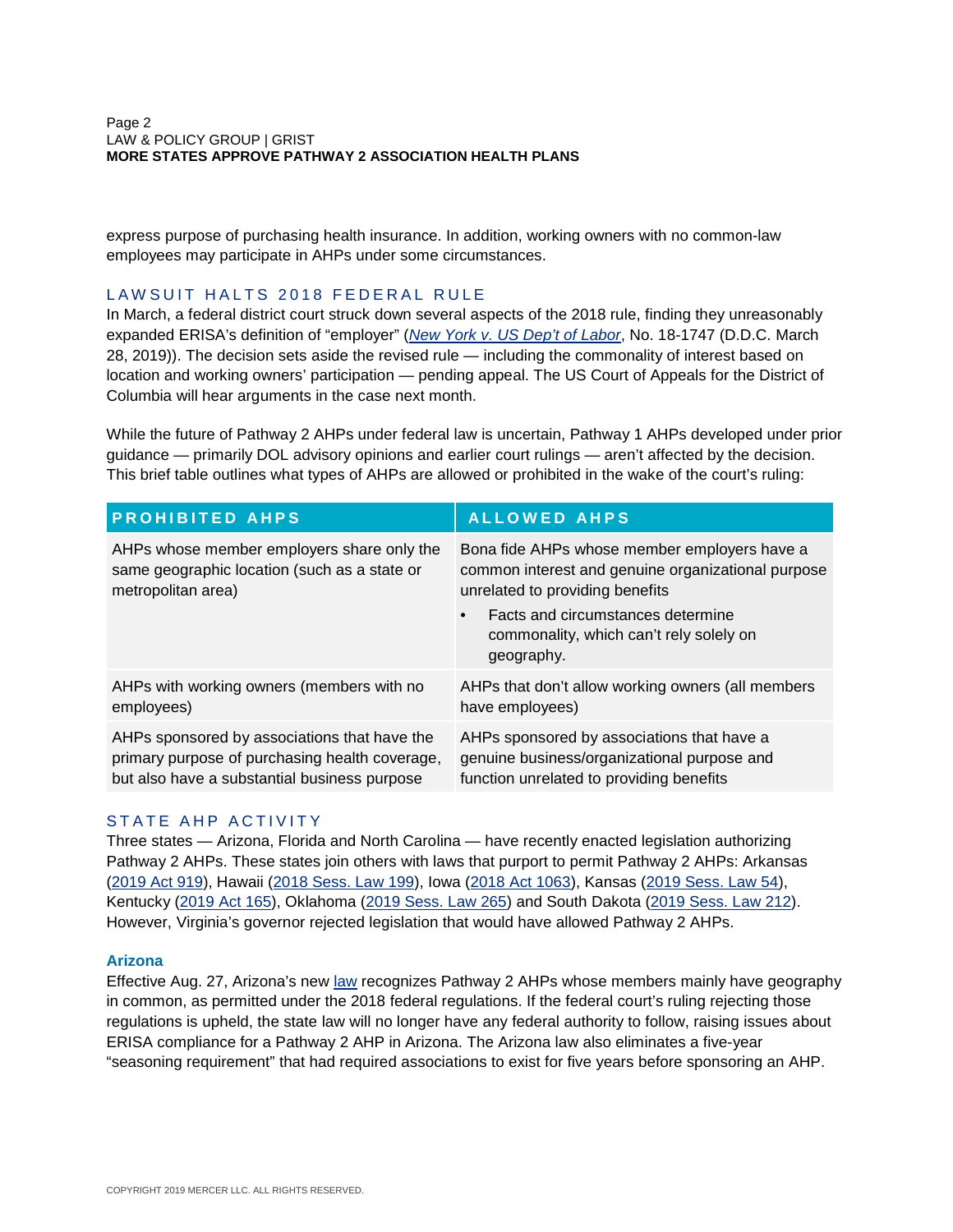#### Page 3 LAW & POLICY GROUP | GRIST **MORE STATES APPROVE PATHWAY 2 ASSOCIATION HEALTH PLANS**

## **Florida**

Effective June 25, Florida amended its [law](http://laws.flrules.org/2019/129) on multiple-employer welfare arrangements (MEWAs) to allow AHPs based on geography and including working owners. Like the Arizona law, the Florida measure cites the now-invalid federal regulations, raising compliance questions unless the lower court's ruling is overturned. The Florida law also eliminates a one-year seasoning requirement for associations to sponsor an AHP.

#### **North Carolina**

Effective Oct. 1, a state [law](https://www.ncleg.gov/Sessions/2019/Bills/Senate/PDF/S86v7.pdf) allows small employers to offer a self-funded or fully insured AHP by forming a "Pathway 2" association, based on the 2018 federal rule. This would permit AHPs that share a common geography (or the same trade/industry) and include working owners.

Unlike Arizona or Florida, North Carolina has enacted a fallback provision if the court's ruling invalidating the 2018 federal regulations is upheld. The state's Department of Insurance would conduct a study to explore obtaining a [Section 1332 state innovation waiver](https://www.cms.gov/CCIIO/Programs-and-Initiatives/State-Innovation-Waivers/Section_1332_state_Innovation_Waivers-.html) from the US Department of Health and Human Services (HHS) to allow Pathway 2 AHPs. The Insurance Department would report the study's findings and recommend any necessary legislation to state lawmakers.

### **Virginia**

Earlier this year, Virginia's governor [vetoed](https://web.archive.org/web/20190513181559/https:/www.governor.virginia.gov/newsroom/all-releases/2019/may/headline-840388-en.html) a bill that would have permitted Pathway 2 AHPs. In his veto message, the governor expressed concerns that AHPs do not have to cover essential health benefits (EHBs) like maternity care and prescription coverage; can set different premium rates based on characteristics like age, gender, job and preexisting conditions; and would undermine efforts to stabilize Virginia's health insurance marketplace.

# <span id="page-2-0"></span>DOL NONENFORCEMENT POLICY

In the wake of the court ruling striking down the 2018 AHP rule, the DOL has issued a nonenforcement policy for Pathway 2 AHPs. Under that [guidance,](https://www.dol.gov/sites/dolgov/files/ebsa/about-ebsa/our-activities/resource-center/faqs/ahp-q-and-a-court-ruling-part-2.pdf) the DOL and HHS won't pursue enforcement action against Pathway 2 AHPs formed between publication of the final rule and the court's decision, as long as the AHPs relied in good faith on the final rule and continue to pay health benefit claims as promised.

Employers participating in insured AHPs generally should maintain that coverage through the end of the plan year or, if later, the contract term. For the next plan year or contract term, issuers may renew Pathway 2 AHPs only if the coverage complies with the relevant ACA market requirements for that employer's size (e.g., the EHB and premium-rating rules for small employers). Unless an appeals court reinstates the 2018 rule, however, groups cannot establish new Pathway 2 AHPs going forward.

# <span id="page-2-1"></span>NEXT STEPS FOR AHPS

Although a few states have adopted legislation that would allow Pathway 2 AHPs, these laws raise issues about ERISA compliance as long as the 2018 rule remains invalidated. AHP members should continue to monitor federal litigation over the 2018 AHP rule. If the lower court's decision is upheld, states might file for state innovation waivers to allow Pathway 2 AHPs, although HHS might decline to issue such waivers. Pathway 1 AHPs, on the other hand, are allowed.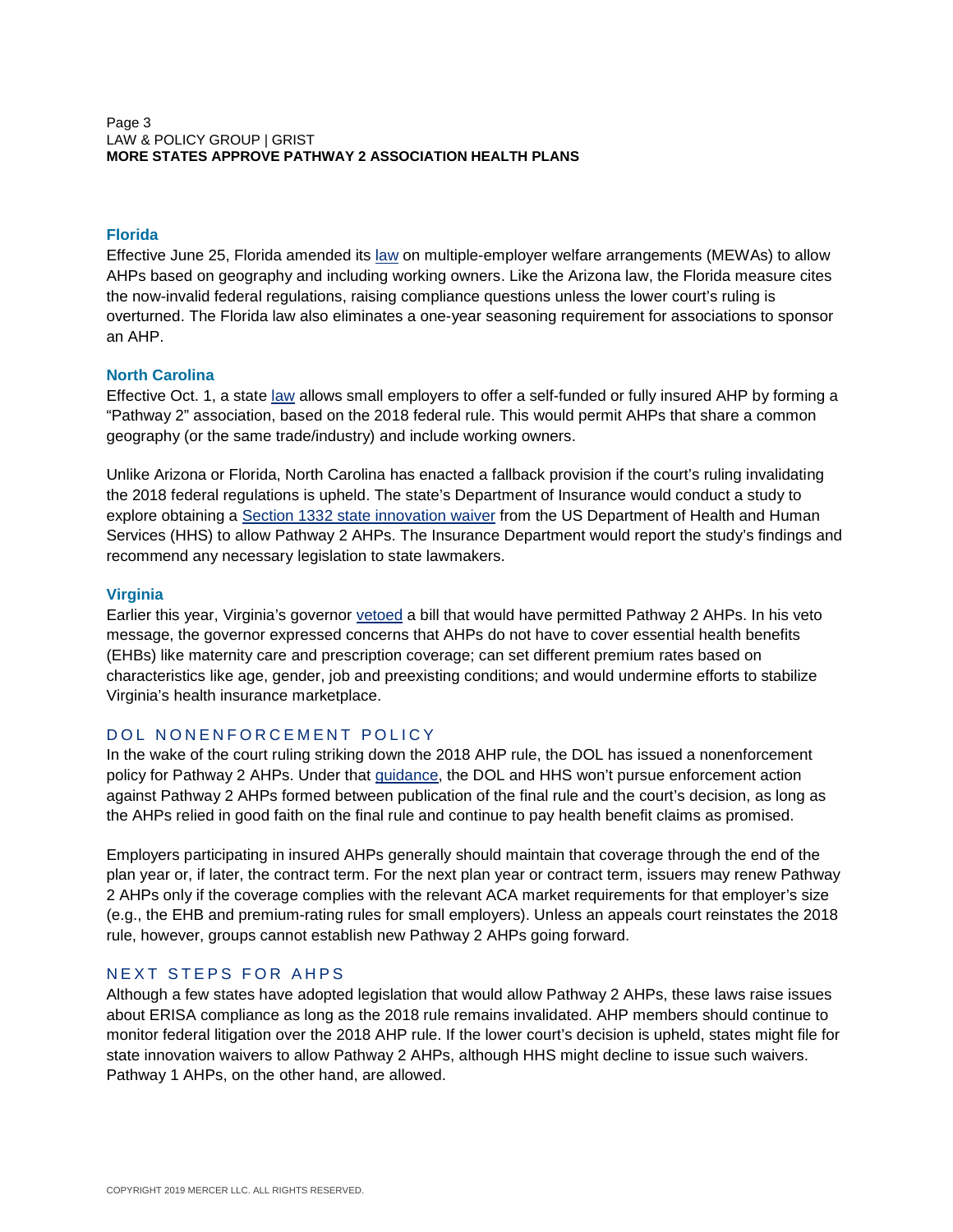# <span id="page-3-0"></span>RELATED RESOURCES

#### **Non-Mercer Resources**

- [2019 Ch. 202](https://www.ncleg.gov/Sessions/2019/Bills/Senate/PDF/S86v7.pdf) (North Carolina General Assembly, Aug. 26, 2019)
- [2019 Ch. 129](http://laws.flrules.org/2019/129) (Florida State Library and Archives, June 25, 2019)
- Association Health Plans Q&As Part Two (DOL, May 13, 2019)
- [2019 Sess. Law 54](http://www.kslegislature.org/li/b2019_20/measures/documents/hb2209_enrolled.pdf) (Kansas Legislature, May 9, 2019)
- [2019 Ch. 194](https://www.azleg.gov/legtext/54leg/1R/laws/0194.htm) (Arizona Legislature, May 8, 2019)
- [Governor's Veto Statement](https://web.archive.org/web/20190513181559/https:/www.governor.virginia.gov/newsroom/all-releases/2019/may/headline-840388-en.html) (Governor's Office, May 2, 2019)
- [2019 Sess. Law 265](https://www.sos.ok.gov/documents/legislation/57th/2019/1R/SB/943.pdf) (Oklahoma Secretary of State, April 19, 2019)
- [2019 Act 919](http://www.arkleg.state.ar.us/assembly/2019/2019R/Acts/Act919.pdf) (Arkansas Legislature, April 11, 2019)
- [2019 Act 165](https://apps.legislature.ky.gov/law/acts/19RS/documents/0165.pdf) (Kentucky Legislature, March 26, 2019)
- [2019 Sess. Law 212](http://sdlegislature.gov/statutes/Session_Laws/DisplayChapter.aspx?Chapter=212&Session=2019) (South Dakota, Feb. 14, 2019)
- [2018 Sess. Law 199](https://www.capitol.hawaii.gov/slh/Years/SLH2018/SLH2018_Act199.pdf) (Hawaii Legislature, July 10, 2018)
- [2018 Act 1063](https://www.legis.iowa.gov/docs/publications/iactc/87.2/CH1063.pdf) (Iowa Legislature, April 2, 2018)
- *[New York v. US Dep't of Labor](https://ecf.dcd.uscourts.gov/cgi-bin/show_public_doc?2018cv1747-79)*, No. 18-1747 (D.D.C. March 28, 2019)
- [Final Rule: Definition of 'Employer' Under Section 3\(5\) of ERISA-Association Health Plans](https://www.federalregister.gov/documents/2018/06/21/2018-12992/definition-of-employer-under-section-35-of-erisa-association-health-plans) (Federal Register, June 21, 2018)
- [29 CFR § 2510.3-5](https://www.govinfo.gov/content/pkg/CFR-2018-title29-vol9/xml/CFR-2018-title29-vol9-part2510.xml) (US Government Publishing Office)
- [Section 1332 State Innovation Waiver Request](https://www.cms.gov/CCIIO/Programs-and-Initiatives/State-Innovation-Waivers/Section_1332_state_Innovation_Waivers-.html) (Centers for Medicare & Medicaid Services)